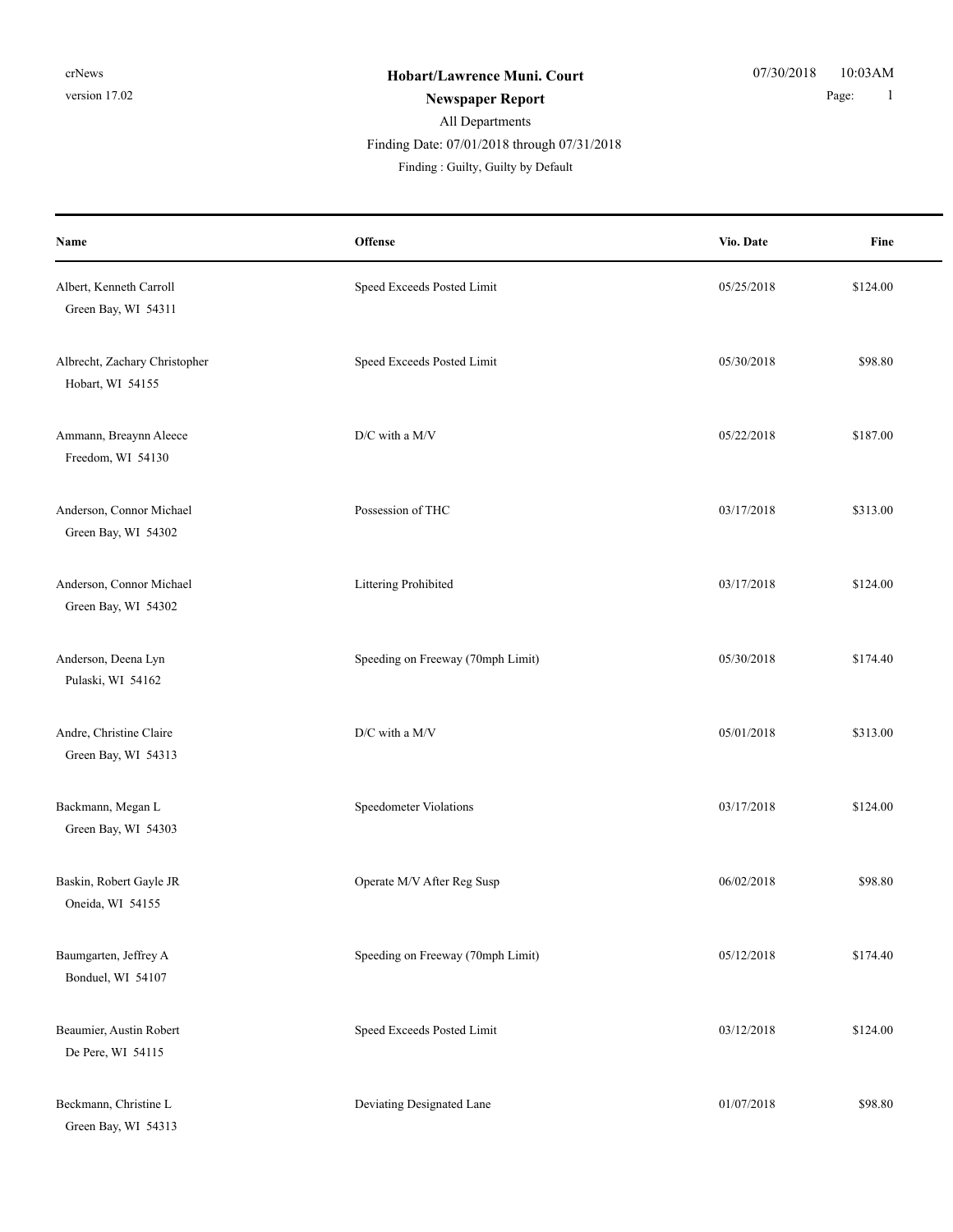| Name                                                    | Offense                                     | Vio. Date  | Fine     |
|---------------------------------------------------------|---------------------------------------------|------------|----------|
| Big Medicine, Emmitt Christopher<br>Green Bay, WI 54304 | Speed Exceeds Posted Limit                  | 05/10/2018 | \$98.80  |
| Boulanger, Alex Joseph<br>Hobart, WI 54155              | Speed Exceeds Posted Limit                  | 05/30/2018 | \$98.80  |
| Breault, Ryan David<br>Green Bay, WI 54155              | Vehicle Operatior Failure to Wear Seat Belt | 05/25/2018 | \$10.00  |
| Brennan, William J<br>De Pere, WI 54115                 | Vehicle Operatior Failure to Wear Seat Belt | 05/25/2018 | \$10.00  |
| Brux, Shanda Nicole<br>Oneida, WI 54155                 | Speed Exceeds Posted Limit                  | 05/30/2018 | \$149.20 |
| Buechner, Brenda Lynn<br>Green Bay, WI 54302            | Speed Exceeds Posted Limit                  | 05/15/2018 | \$98.80  |
| Burris, Brandon Lee<br>Sharon, TN 38255                 | Deviating Designated Lane                   | 05/31/2018 | \$98.80  |
| Carley, Ciara<br>Green Bay, WI 54301                    | Speeding on Freeway (70mph Limit)           | 05/12/2018 | \$199.60 |
| Cheng, Lingrong<br>Green Bay, WI 54302                  | Failure to Stop                             | 05/06/2018 | \$98.80  |
| Chevalier, Bernadette M<br>Neenah, WI 54956             | Permit Minor w/o DL to Operate              | 05/02/2018 | \$124.00 |
| Clark, Charles Leo<br>Green Bay, WI 54313               | Vehicle Operatior Failure to Wear Seat Belt | 05/18/2018 | \$10.00  |
| Cole, Garrett Daniel<br>Abrams, WI 54101                | Vehicle Operatior Failure to Wear Seat Belt | 03/31/2018 | \$10.00  |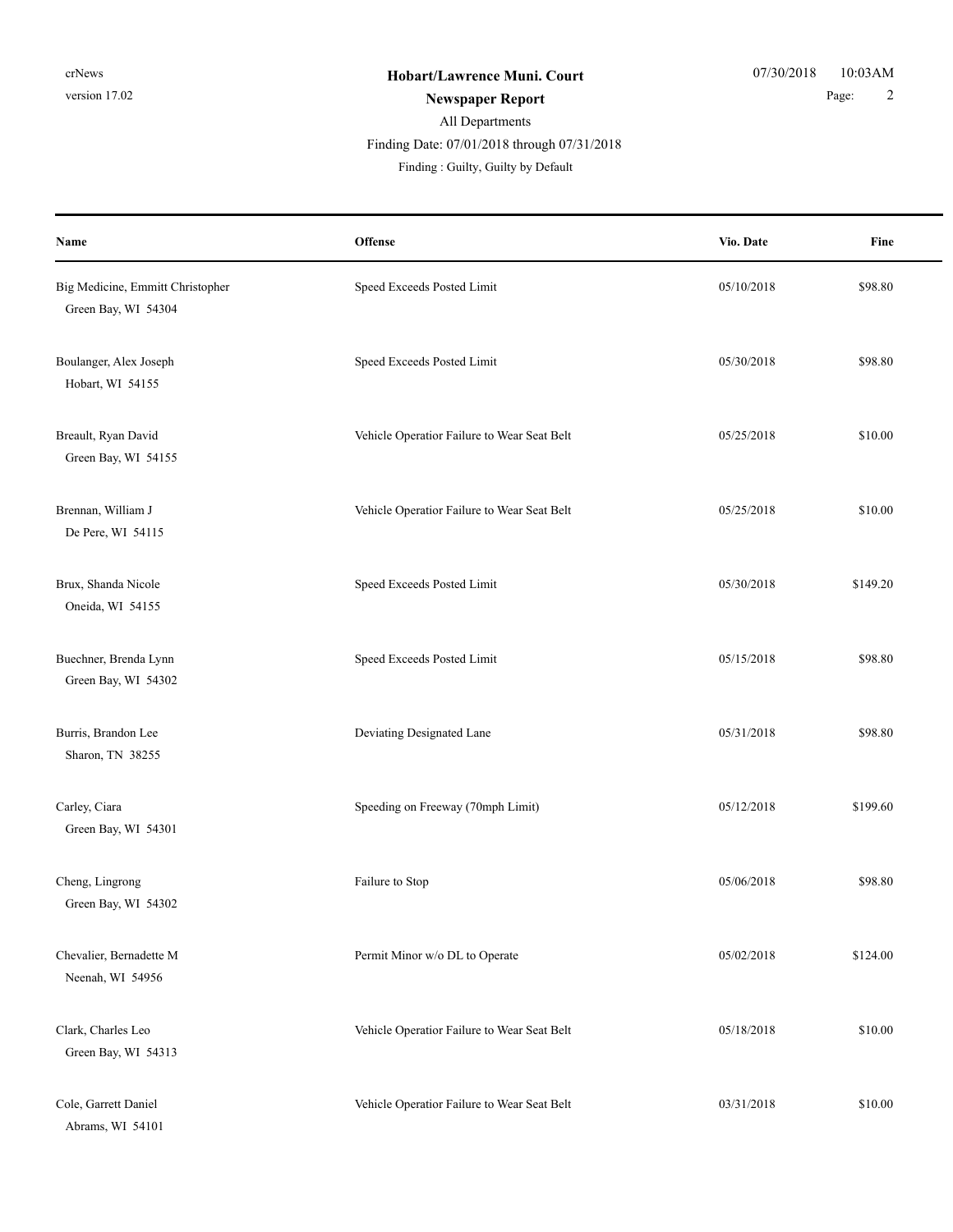| Name                                           | Offense                                     | Vio. Date  | Fine     |
|------------------------------------------------|---------------------------------------------|------------|----------|
| Cordry, Maxwell John<br>De Pere, WI 54115      | Speed Exceeds Posted Limit                  | 05/28/2018 | \$98.80  |
| Courtney, Clinton R<br>Appleton, WI 54914      | Speed Exceeds Posted Limit                  | 05/30/2018 | \$187.00 |
| Danforth, Brennan Anthonee<br>Oneida, WI 54155 | Speed Exceeds Posted Limit                  | 03/12/2018 | \$98.80  |
| De Moulin, Carol June<br>Green Bay, WI 54313   | Illegal Left Turn                           | 02/13/2018 | \$98.80  |
| Debeck, Jacob George<br>De Pere, WI 54115      | Vehicle Operatior Failure to Wear Seat Belt | 03/21/2018 | \$10.00  |
| Debeck, Jacob George<br>De Pere, WI 54115      | Operate M/V w/o Insurance                   | 03/21/2018 | \$124.00 |
| Dendi, Ajay Kumar<br>Oak Creek, WI 53154       | $\rm{D/C}$ with a M/V                       | 05/27/2018 | \$187.00 |
| Diestler, Ethan Joseph<br>Oneida, WI 54155     | Vehicle Operatior Failure to Wear Seat Belt | 05/30/2018 | \$10.00  |
| Dodge, Patrick J<br>Green Bay, WI 54302        | Vehicle Operatior Failure to Wear Seat Belt | 05/25/2018 | \$10.00  |
| Dootson, Michael John<br>Suring, WI 54174      | Speed Exceeds Posted Limit                  | 05/13/2018 | \$124.00 |
| Doyle, Adam Richard<br>Seymour, WI 54165       | Speed Exceeds Posted Limit                  | 03/30/2018 | \$124.00 |
| Dunning, Mark David<br>Green Bay, WI 54313     | Speed Exceeds Posted Limit                  | 05/07/2018 | \$98.80  |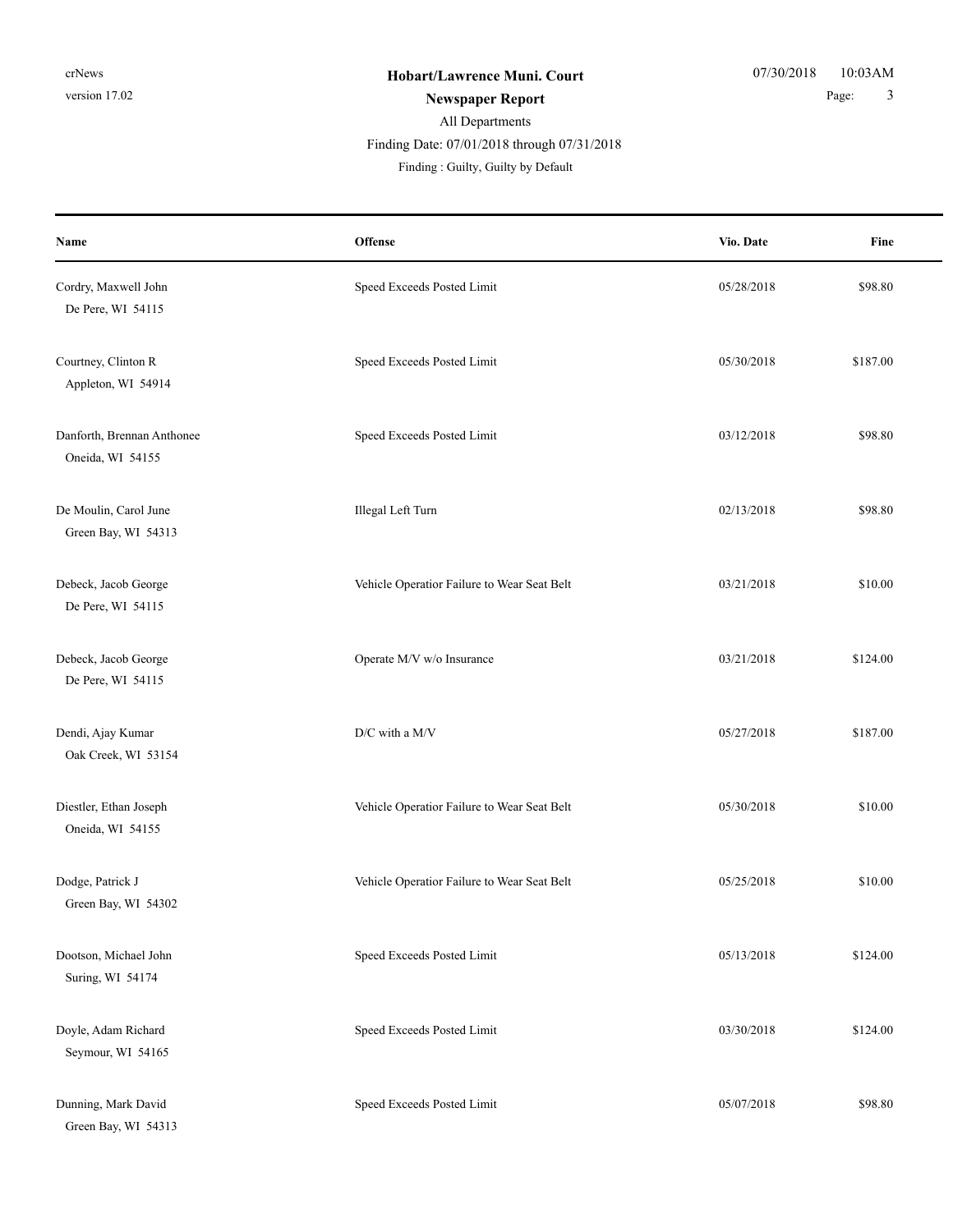| Name                                           | Offense                                     | Vio. Date  | Fine     |
|------------------------------------------------|---------------------------------------------|------------|----------|
| Farley, Michelle Margaret<br>Pulaski, WI 54162 | Inadequate/Defective Brakes                 | 05/21/2018 | \$187.00 |
| Ferfecki, Nathan John<br>Pulaski, WI 54162     | Vehicle Operatior Failure to Wear Seat Belt | 05/31/2018 | \$10.00  |
| Frisch, Callie Margaret<br>Green Bay, WI 54313 | Vehicle Operatior Failure to Wear Seat Belt | 05/25/2018 | \$10.00  |
| Gabrielsen, Renee C<br>Oneida, WI 54155        | Speed Exceeds Posted Limit                  | 05/30/2018 | \$98.80  |
| Garvens, Garrick Daniel<br>Oshkosh, WI 54902   | Speeding on Freeway (65mph Limit)           | 05/12/2018 | \$124.00 |
| Garvens, Garrick Daniel<br>Oshkosh, WI 54902   | Non Registration of M/V                     | 05/12/2018 | \$98.80  |
| Gauthier, Noah J<br>De Pere, WI 54115          | Hit & Run - Property Adjacent to Highway    | 05/13/2018 | \$187.00 |
| Gauthier, Noah J<br>De Pere, WI 54115          | Failure to Report Accident                  | 05/13/2018 | \$313.00 |
| Gauthier, Noah J<br>De Pere, WI 54115          | Open Intoxicants in M/V - Passenger         | 05/13/2018 | \$187.00 |
| Gauthier, Noah J<br>De Pere, WI 54115          | Unreasonable/Imprudent Speed and FVC        | 05/13/2018 | \$136.60 |
| Glodowski, Chad Joseph<br>Green Bay, WI 54304  | Vehicle Operatior Failure to Wear Seat Belt | 05/25/2018 | \$10.00  |
| Goltz, Andrew R<br>De Pere, WI 54115           | Vehicle Operatior Failure to Wear Seat Belt | 05/30/2018 | \$10.00  |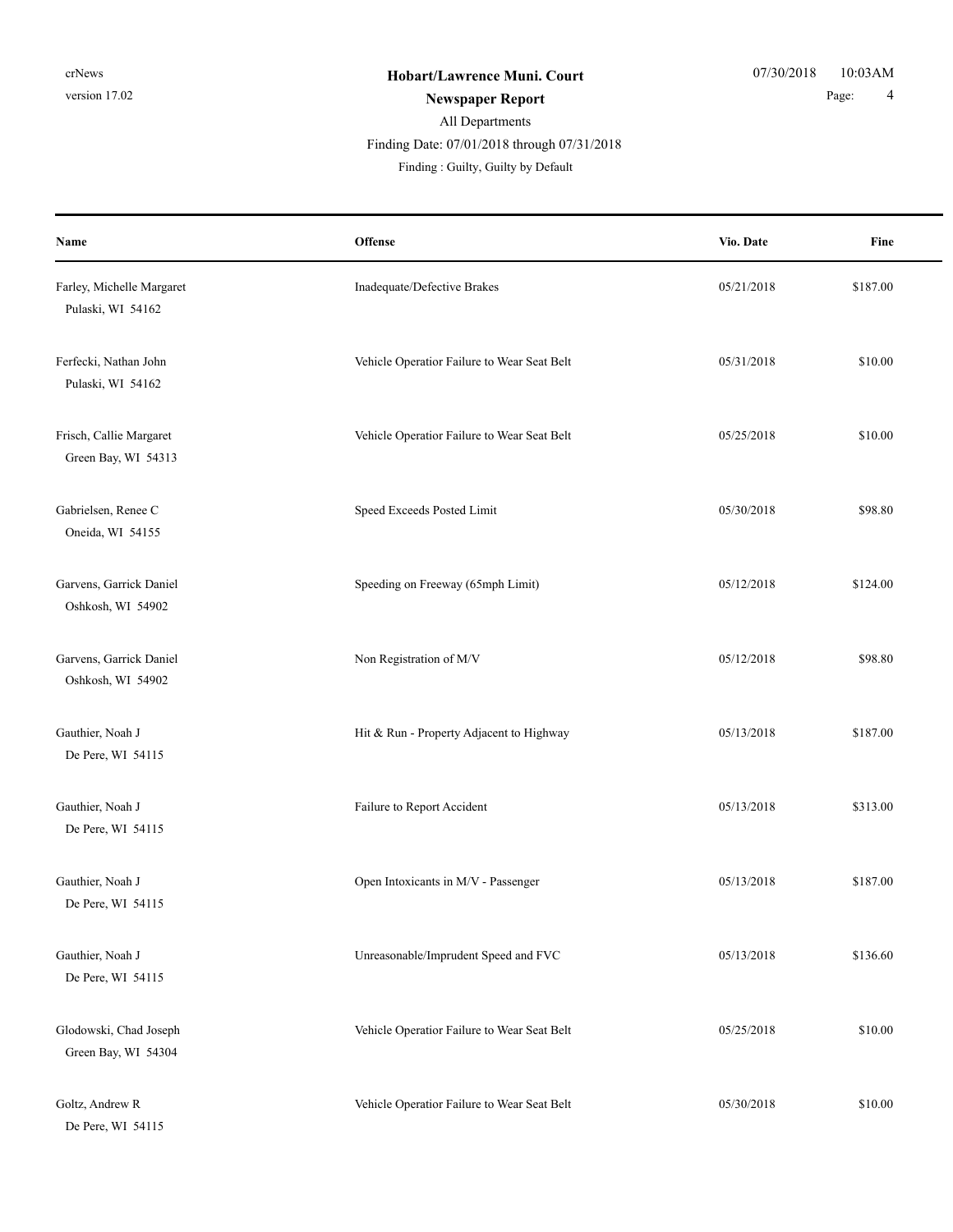| Name                                            | Offense                                     | Vio. Date  | Fine     |
|-------------------------------------------------|---------------------------------------------|------------|----------|
| Gottfried, Michael W<br>Athelstane, WI 54104    | Vehicle Operatior Failure to Wear Seat Belt | 05/30/2018 | \$10.00  |
| Grathen, Scott Richard<br>Green Bay, WI 54304   | Improper Stop/Turn Signal                   | 05/15/2018 | \$98.80  |
| Haas, Nicholas Jay<br>Oneida, WI 54155          | Vehicle Operatior Failure to Wear Seat Belt | 05/12/2018 | \$10.00  |
| Haese, Gertrude M<br>Freedom, WI 54130          | Speed Exceeds Posted Limit                  | 05/22/2018 | \$98.80  |
| Harrison, Tiffany Kay<br>De Pere, WI 54115      | Speed Exceeds Posted Limit                  | 05/22/2018 | \$98.80  |
| Hartwig, Jeremy D<br>Sturgeon Bay, WI 54235     | Compression Brakes Non-Emergency            | 05/23/2018 | \$136.60 |
| Haslanger, Devin Michael<br>Green Bay, WI 54311 | Possession of THC                           | 06/06/2017 | \$313.00 |
| Haslanger, Devin Michael<br>Green Bay, WI 54311 | Possess Drug Paraphernalia                  | 06/06/2017 | \$313.00 |
| Heitzmann, David Joseph<br>Crivitz, WI 54114    | Failure to Yield at Stop Sign               | 05/04/2018 | \$98.80  |
| Heller, Jennifer Ann<br>Menasha, WI 54952       | Improper Stop/Turn Signal                   | 05/17/2018 | \$98.80  |
| Hiedeman, Natisha Ann<br>Hobart, WI 54155       | Allow Underage on Licensed Premises         | 06/09/2018 | \$376.00 |
| Hiles, Catherine Rae<br>De Pere, WI 54115       | Speeding on Freeway (70mph Limit)           | 05/12/2018 | \$124.00 |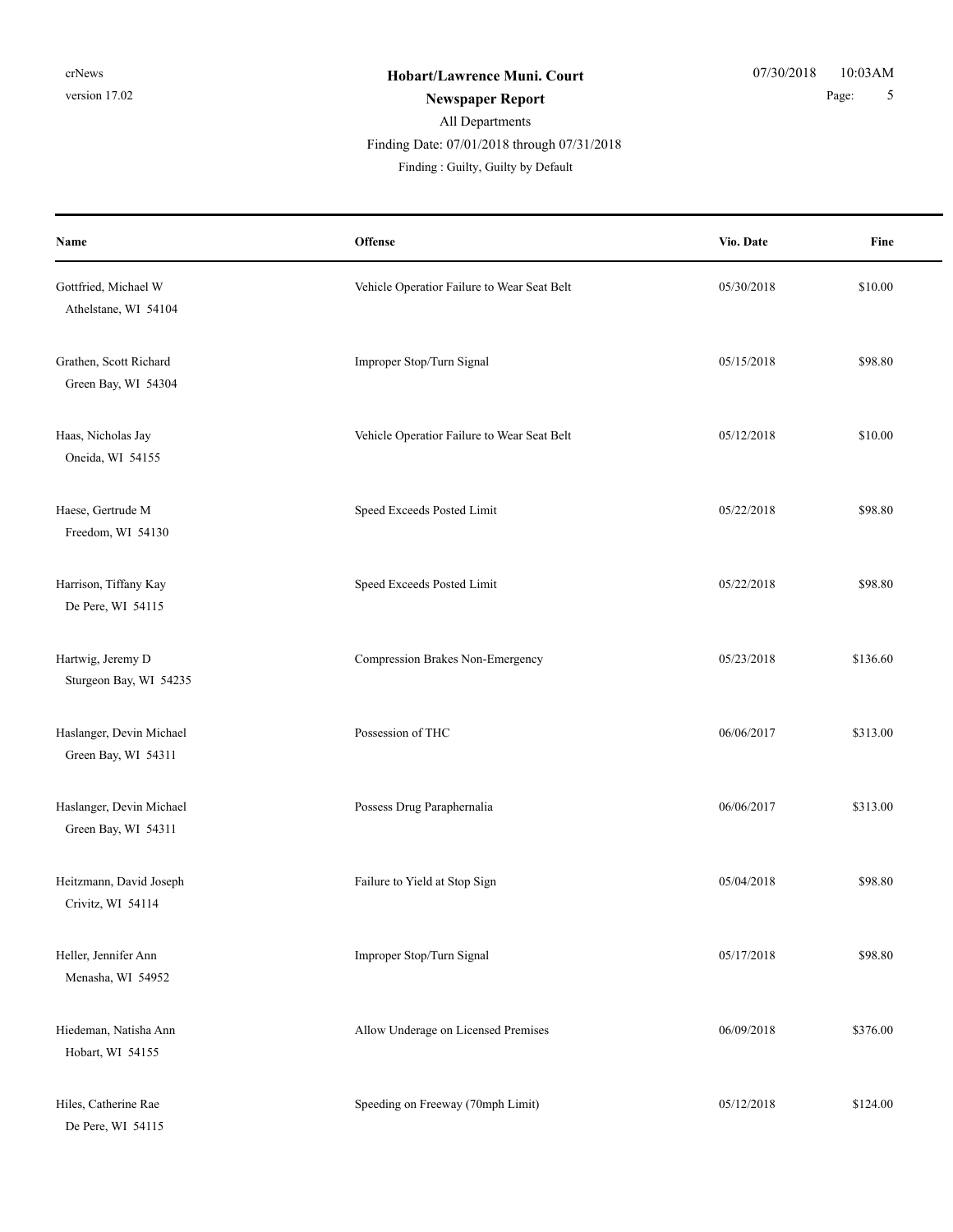| Name                                             | <b>Offense</b>                              | Vio. Date  | Fine     |
|--------------------------------------------------|---------------------------------------------|------------|----------|
| Hmielewski, Jeffrey Michael<br>Suamico, WI 54313 | Inattentive Driving                         | 05/25/2018 | \$111.40 |
| Homan, Courtney Lynn<br>Green Bay, WI 54303      | Operating M/V Under the Influence           | 03/18/2018 | \$811.50 |
| Hrubesky, Michael S<br>Freedom, WI 54130         | Speed Exceeds Posted Limit                  | 05/27/2018 | \$98.80  |
| Jenkin, Nicole Marie<br>Green Bay, WI 54311      | Non Registration of M/V                     | 05/21/2018 | \$98.80  |
| Jenkin, Nicole Marie<br>Green Bay, WI 54311      | Unlawful U or Y Turn                        | 05/21/2018 | \$98.80  |
| Jensen, Sydney Rae<br>De Pere, WI 54115          | Speed Exceeds Posted Limit                  | 03/29/2018 | \$124.00 |
| Johnson, Amanda M<br>Oneida, WI 54155            | Vehicle Operatior Failure to Wear Seat Belt | 05/25/2018 | \$10.00  |
| Johnson, Jarrell Q<br>Green Bay, WI 54304        | Speed Exceeds Posted Limit                  | 05/13/2018 | \$98.80  |
| Kolb, Elizabeth L<br>Oneida, WI 54155            | Failure to Yield while Making a Left Turn   | 05/14/2018 | \$98.80  |
| Krah, Connor Austin<br>Green Bay, WI 54313       | Speedometer Violations                      | 05/30/2018 | \$287.80 |
| Krystof, Joel B<br>De Pere, WI 54115             | Vehicle Operatior Failure to Wear Seat Belt | 05/27/2018 | \$10.00  |
| Lardinois, John Michael<br>Sobieski, WI 54171    | Vehicle Operatior Failure to Wear Seat Belt | 05/25/2018 | \$10.00  |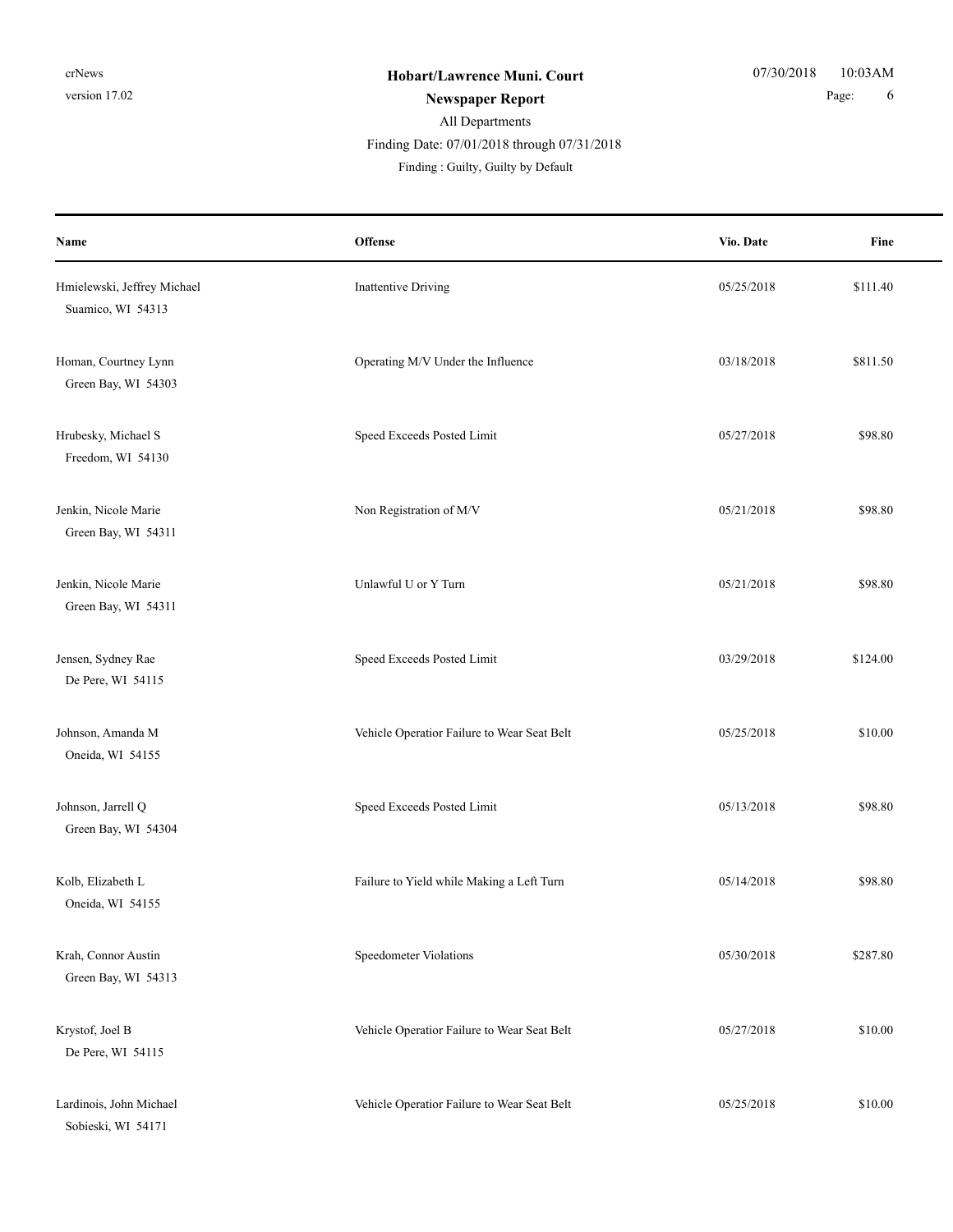| Name                                                                | Offense                                     | Vio. Date  | Fine     |
|---------------------------------------------------------------------|---------------------------------------------|------------|----------|
| Lendved, Crystal Marie<br>Milwaukee, WI 53208                       | Speed Exceeds Posted Limit                  | 06/23/2018 | \$98.80  |
| Lewis, Travis Lee<br>Green Bay, WI 54302                            | Operating While Revoked                     | 05/27/2018 | \$124.00 |
| Liebergen, Paul Gerard<br>Green Bay, WI 54313                       | Vehicle Operatior Failure to Wear Seat Belt | 05/25/2018 | \$10.00  |
| Martinez Bejar, Jose Antonio<br>Green Bay, WI 54302                 | Speed Exceeds Posted Limit                  | 06/01/2018 | \$187.00 |
| Matze, Karen Steklasa<br>Green Bay, WI 54311                        | Auto Following Too Closely                  | 05/04/2018 | \$124.00 |
| Mc Abee, Michael R<br>Green Bay, WI 54303                           | Vehicle Operatior Failure to Wear Seat Belt | 05/11/2018 | \$10.00  |
| Metoxen, Cole Burton<br>De Pere, WI 54115                           | Operate w/o Valid License                   | 04/29/2018 | \$124.00 |
| Nagalati-Sudhakar, Keerthi-Sagar<br>Farmington Hills, MI 48335 2341 | Speeding on Freeway (70mph Limit)           | 05/25/2018 | \$199.60 |
| Nellis, Patrick F<br>De Pere, WI 54115                              | Speed Exceeds Posted Limit                  | 05/22/2018 | \$149.20 |
| Neville, Nicole Suzanne<br>Wrightstown, WI 54180                    | <b>Inattentive Driving</b>                  | 06/12/2018 | \$111.40 |
| Nunez-Castaneda, Antonio<br>Indianapolis, IN 46235                  | Too Fast for Conditions                     | 06/18/2018 | \$136.60 |
| O'Neil, Brendan Paul<br>Suamico, WI 54313                           | Speedometer Violations                      | 05/26/2018 | \$224.80 |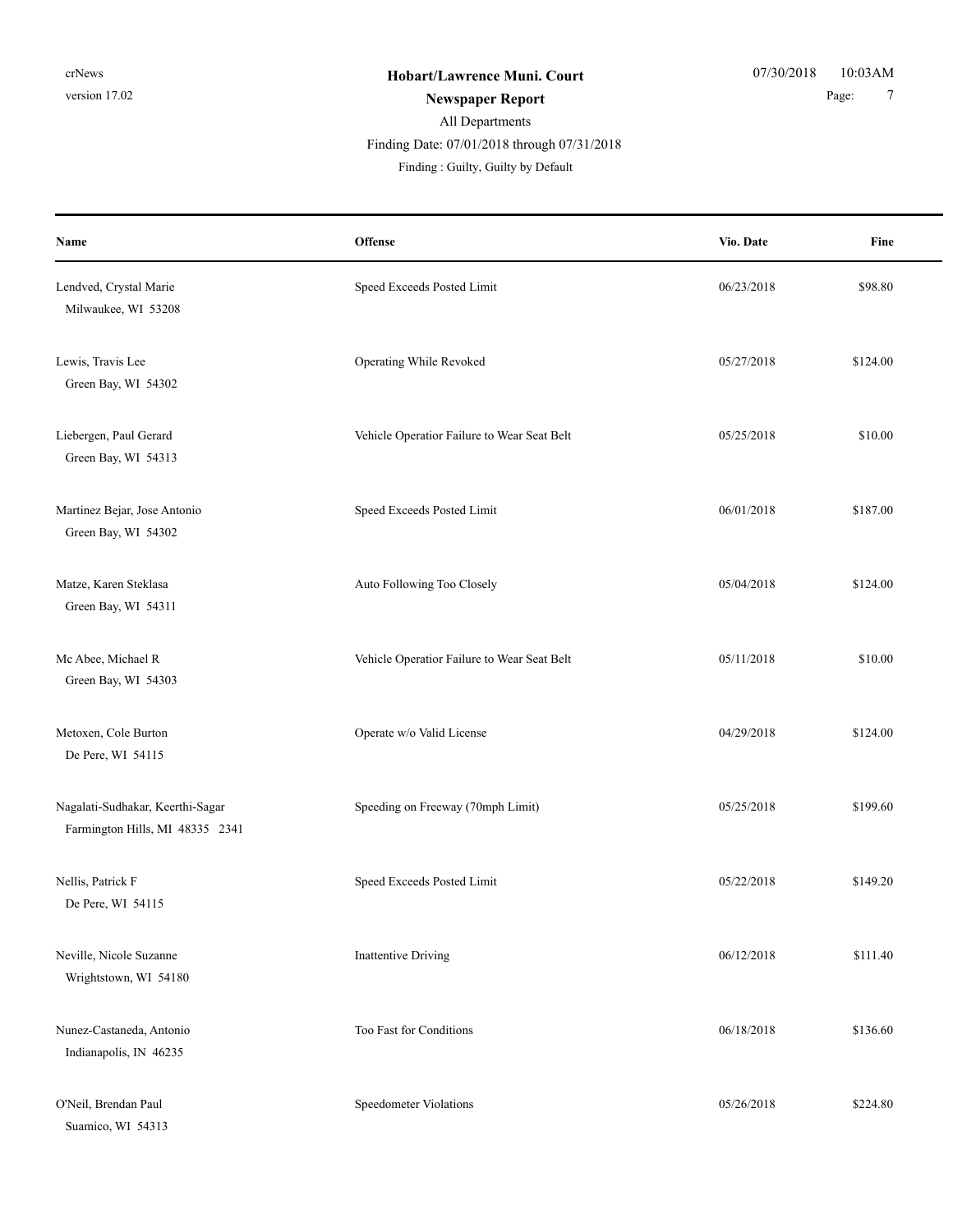# All Departments

Finding Date: 07/01/2018 through 07/31/2018

Finding : Guilty, Guilty by Default

| Name                                            | <b>Offense</b>                              | Vio. Date  | Fine     |
|-------------------------------------------------|---------------------------------------------|------------|----------|
| Orie, Fern Vivian<br>Green Bay, WI 54304        | Speedometer Violations                      | 05/02/2018 | \$224.80 |
| Otradovec, Kara Ruth<br>Oconto, WI 54153        | Speeding on Freeway (70mph Limit)           | 06/01/2018 | \$187.00 |
| Otten, Adam John<br>Green Bay, WI 54303         | Vehicle Operatior Failure to Wear Seat Belt | 05/25/2018 | \$10.00  |
| Ousley, Leslie C<br>Oneida, WI 54155            | Vehicle Operatior Failure to Wear Seat Belt | 05/20/2018 | \$10.00  |
| Palonen, Matthew Ray<br>De Pere, WI 54115       | Vehicle Operatior Failure to Wear Seat Belt | 05/26/2018 | \$10.00  |
| Palonen, Matthew Ray<br>De Pere, WI 54115       | Operate M/V w/o Insurance                   | 05/26/2018 | \$124.00 |
| Perales, Alexandra<br>Green Bay, WI 54302       | Speeding on Freeway (70mph Limit)           | 05/12/2018 | \$174.40 |
| Ploederl, Samantha Marie<br>Green Bay, WI 54313 | Possess Drug Paraphernalia                  | 02/20/2018 | \$313.00 |
| Poehls, William J<br>Green Bay, WI 54304        | Auto Following Too Closely                  | 05/08/2018 | \$124.00 |
| Reed, Christine J<br>Oneida, WI 54155           | Possession of THC                           | 05/22/2018 | \$313.00 |
| Robb, Shonda L<br>Green Bay, WI 54304           | Auto Following Too Closely                  | 05/25/2018 | \$124.00 |
| Roddy, Jennifer Mary<br>Wausau, WI 54401        | Speeding on Freeway (65mph Limit)           | 05/12/2018 | \$174.40 |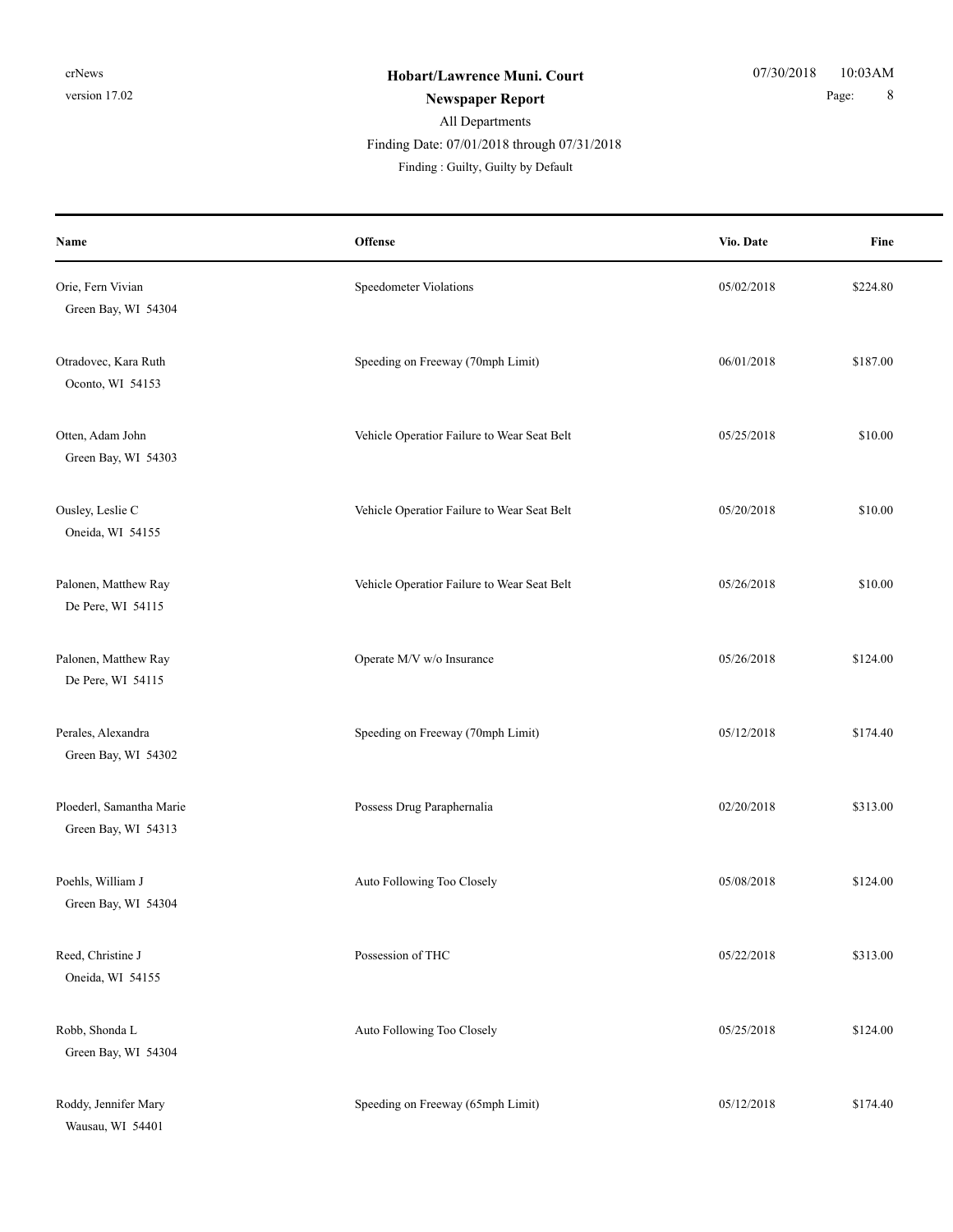| Name                                                  | Offense                                     | Vio. Date  | Fine     |
|-------------------------------------------------------|---------------------------------------------|------------|----------|
| Rodriguez Contreras, Roger Esau<br>Shiocton, WI 54170 | Speed Exceeds Posted Limit                  | 05/06/2018 | \$98.80  |
| Rodriguez Contreras, Roger Esau<br>Shiocton, WI 54170 | Operate w/o Valid License                   | 05/06/2018 | \$124.00 |
| Ropiak, Thomas Gerald<br>Green Bay, WI 54301          | Speed Exceeds Posted Limit                  | 02/06/2018 | \$98.80  |
| Ryerse, Schuyler Brooke<br>Oneida, WI 54155           | Operate M/V w/o Proof of Insurance          | 05/25/2018 | \$10.00  |
| Ryerse, Schuyler Brooke<br>Oneida, WI 54155           | Vehicle Operatior Failure to Wear Seat Belt | 05/25/2018 | \$10.00  |
| Schultz, Joshua Joseph<br>Gillett, WI 54124           | Speeding on Freeway (70mph Limit)           | 05/30/2018 | \$174.40 |
| Schumacher, Jessica Jean<br>Pulaski, WI 54162         | Speed Exceeds Posted Limit                  | 05/09/2018 | \$98.80  |
| Schwarze, Jon Brain<br>Menasha, WI 54952              | Speeding on Freeway (70mph Limit)           | 05/12/2018 | \$174.40 |
| Segura, Isaac Hernandez<br>Green Bay, WI 54303        | Operate M/V w/o Insurance                   | 05/05/2018 | \$124.00 |
| Segura, Isaac Hernandez<br>Green Bay, WI 54303        | Speed Exceeds Posted Limit                  | 05/05/2018 | \$218.50 |
| Sharpe, Jaylon Jawuan<br>Green Bay, WI 54302          | Non Registration of M/V                     | 05/06/2018 | \$98.80  |
| Solomon, Bryan M<br>Appleton, WI 54915                | Auto Following Too Closely                  | 06/12/2018 | \$124.00 |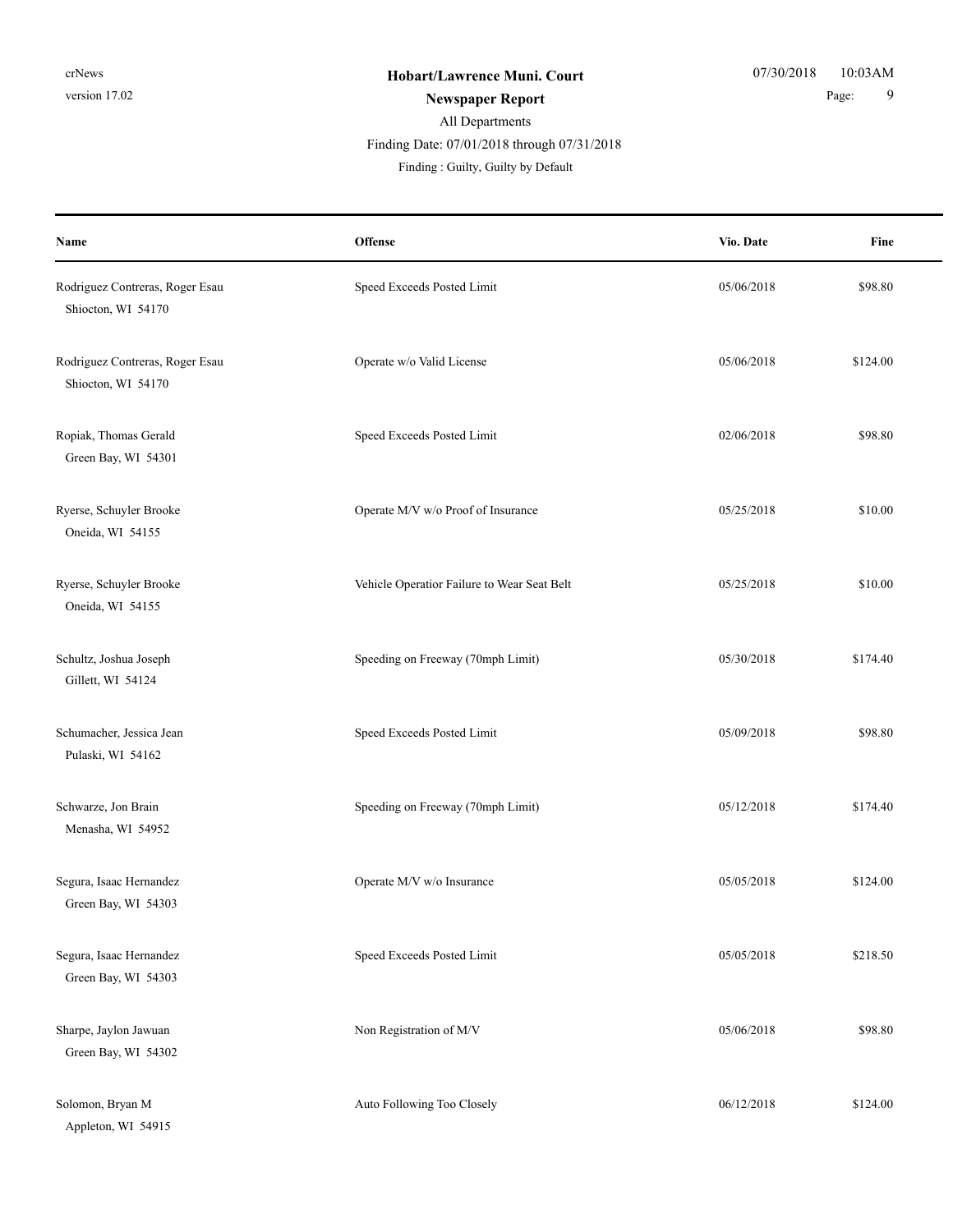| Name                                              | Offense                                     | Vio. Date  | Fine     |
|---------------------------------------------------|---------------------------------------------|------------|----------|
| Stoffel, Madison Grace<br>De Pere, WI 54115       | Speed Exceeds Posted Limit                  | 05/31/2018 | \$98.80  |
| Stordeur, Everett Scott<br>Green Bay, WI 54313    | Vehicle Operatior Failure to Wear Seat Belt | 05/25/2018 | \$10.00  |
| Tenor, Trystin Forrest<br>De Pere, WI 54115       | Vehicle Operatior Failure to Wear Seat Belt | 05/16/2018 | \$10.00  |
| Thibaudeau, Tyler Robert<br>Seymour, WI 54165     | Vehicle Operatior Failure to Wear Seat Belt | 05/25/2018 | \$10.00  |
| Thorstenson, Theresa T<br>Green Bay, WI 54301     | Speed Exceeds Posted Limit                  | 05/26/2018 | \$174.40 |
| Thorstenson, Theresa T<br>Green Bay, WI 54301     | Operating While Suspended                   | 05/26/2018 | \$124.00 |
| Tressler, Michael Allen<br>Green Bay, WI 54313    | Vehicle Operatior Failure to Wear Seat Belt | 05/25/2018 | \$10.00  |
| Vande Hei, Mackenzie Anne<br>Seymour, WI 54165    | Speed Exceeds Posted Limit                  | 05/27/2018 | \$149.20 |
| Vander Kelen, Michael John<br>Green Bay, WI 54304 | Vehicle Operatior Failure to Wear Seat Belt | 05/25/2018 | \$10.00  |
| Verhagen, Tyler P<br>Kaukauna, WI 54130           | Vehicle Operatior Failure to Wear Seat Belt | 05/08/2018 | \$10.00  |
| Verhagen, Tyler P<br>Kaukauna, WI 54130           | Speed Exceeds Posted Limit                  | 05/08/2018 | \$98.80  |
| Vieau, William R<br>Oneida, WI 54155              | Storage Of Junk Nuisance                    | 12/27/2017 | \$187.00 |